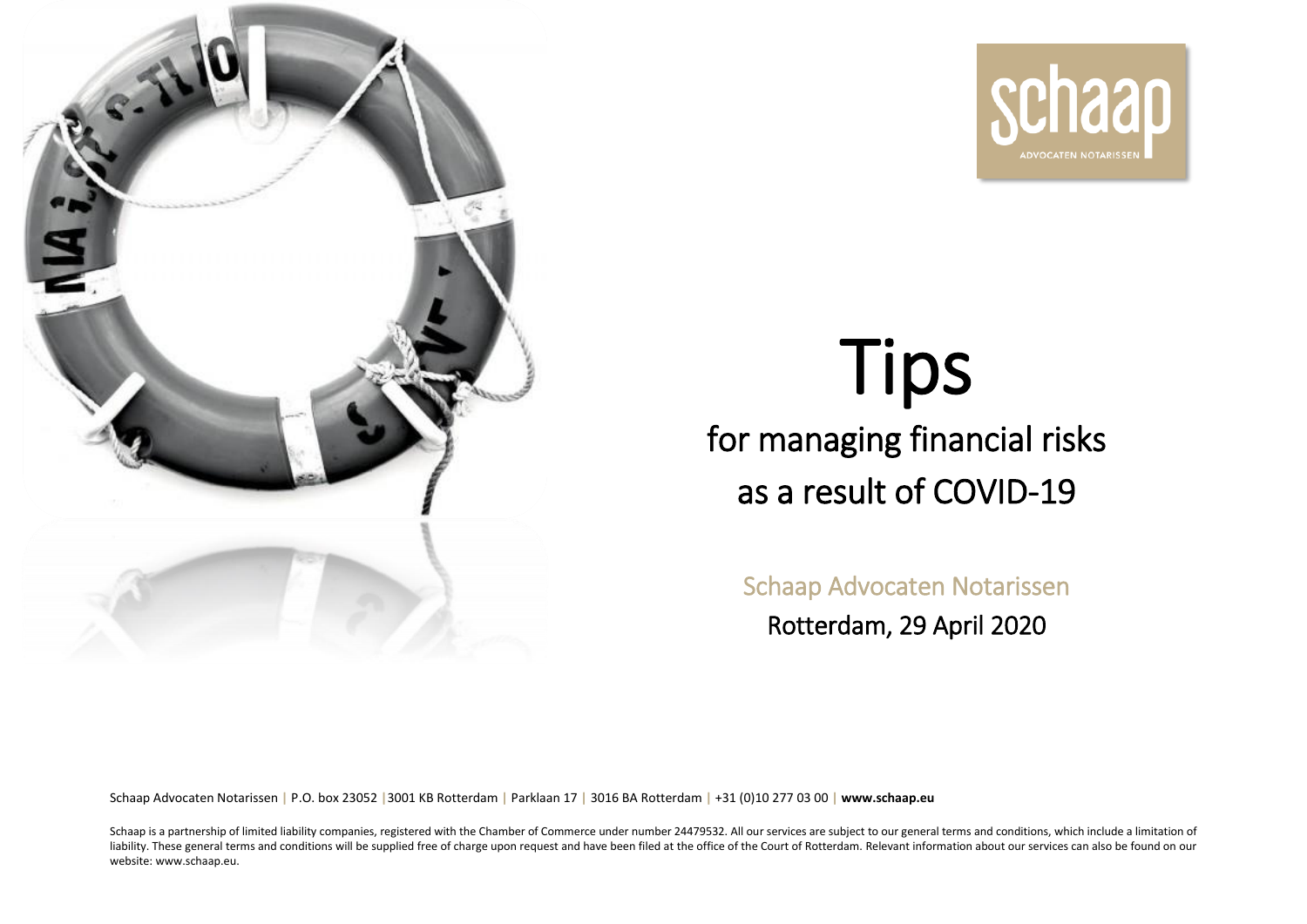## Introduction

This document has been drawn up to help your company and yourself in managing possible financial risks due to the corona crisis. Our specialists provide tips on how to prepare your company and yourself legally for a potentially difficult financial situation. Feel free to contact us if you have any questions.

## Tax and Customs Administration

## → **Ask the Tax and Customs Administration for special deferment of payment**

Entrepreneurs may ask the Tax and Customs Administration for a special deferment of payment for the duration of three months (in principle). The application can be made for the payment of income tax, corporation tax, turnover tax and payroll taxes.

#### → **Report any inability to pay to the Tax and Customs Administration in time**

It is still unclear how the Tax and Customs Administration deals with the existing rules for payment problems. To reduce the risk of directors' and officers' liability, it is wise to report any inability to pay in time. This applies to both tax assessments and the payment of pension contributions. 'In time' means within two weeks after the payment deadline.

Reporting an inability to pay can be done by completing a report form to be found on the Tax and Customs Administration's website [\(link](https://www.belastingdienst.nl/wps/wcm/connect/bldcontentnl/themaoverstijgend/programmas_en_formulieren/melding_van_betalingsonmacht_bij_belastingen_en_premies) (webpage in Dutch only)). Be aware that you must receive a written confirmation from the Tax and Customs Administration stating that the notification of inability to pay is valid.

Sometimes, the Tax and Customs Administration wishes to receive further information first. Make sure that you provide this information, because a notification is only valid once the procedure for the notification has been completed and the Tax and Customs Administration has confirmed to you in writing that the notification is accepted.

# Decision-making

#### → **Record the decision-making carefully**

If financial difficulties arise, it is all the more important that the internal decision-making within the company is properly recorded. After all, it is possible that at a later stage (e.g. to a trustee in bankruptcy) you will have to justify why certain decisions have been made.

Of course, the more the decision has or can have more influence on the company's finances, the greater the need to properly record the decisionmaking. Examples are resolutions of the meeting of shareholders, such as resolutions to adopt the financial statements and to discharge the board of directors from liability in respect of its management (discharge).

Send those involved in the decision-making process a confirmation of the decision. Also ensure that a signed hardcopy is kept of the minutes and resolutions.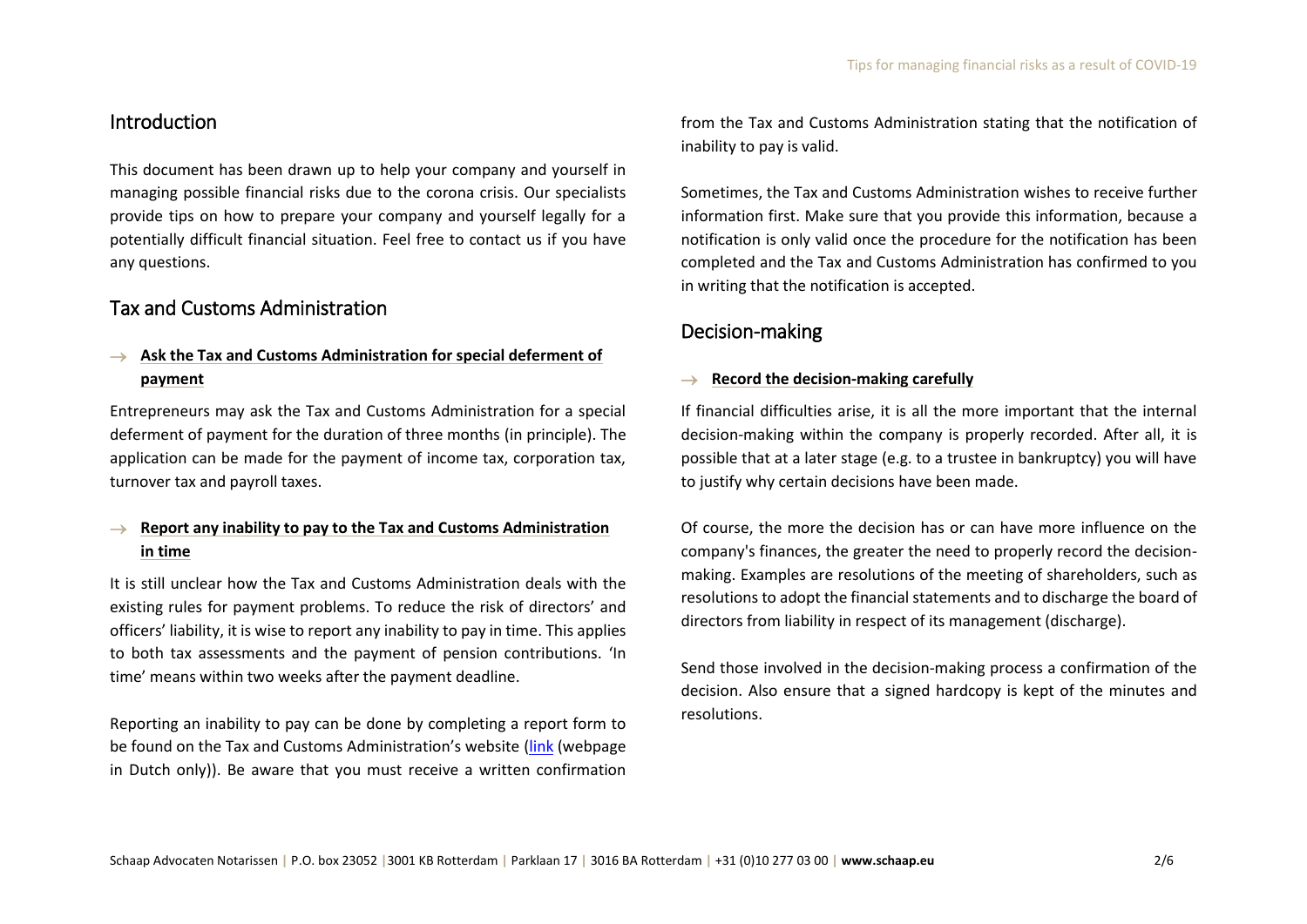# Directors' and officer's liability

#### → **Beware of distributing dividends**

In financial dire straits, or if financial dire straits are to be expected (e.g. drop in turnover due to the corona crisis), caution should be exercised when distributing dividends. This applies both to the board of directors granting its approval and to the recipients of the distribution (often the shareholders). Furthermore, the advice to carefully record the decisionmaking also applies here.

The shareholders decide whether or not to distribute dividend on the basis of the adopted financial statements. Dividend distribution is possible to the extent that the shareholders' equity on the balance sheet exceeds the obligatory reserves (the 'balance sheet test').

Subsequently, dividend distribution may only take place if the board of directors grants its approval. The board of directors must not grant approval if it knows or should reasonably foresee that the company will be unable to keep up with its debt payments (the 'distribution test'). This concerns not only debts payable at the time of the dividend distribution, but also debts that become payable within a reasonable period thereafter (normally one year).

For the distribution test, the board of directors needs insight into the company's current and expected finances. The moment at which the dividend is actually paid is decisive for whether or not approval is granted. If the shareholders took the decision to pay a dividend before the corona crisis broke out, the board of directors must include the current situation – therefore also any consequences of the corona crisis - in the distribution test.

In the event of financial uncertainty, the board of directors would be well advised to be cautious about granting approval for dividend distribution. If the company is no longer able to meet its financial obligations and the board of directors has wrongly granted its approval, it runs the risk of liability for the shortfall caused by the wrongly approved dividend distribution.

In addition to the board of directors, also the recipients (often the shareholders) of the wrongly distributed dividend may be required to repay the amount received.

#### → **Be prepared for selective and unlawful payments**

Normally, it is up to the board of directors to decide when which creditor will be paid. This freedom is less so if the board of directors knows or should know that the company does not have sufficient resources to pay all creditors. In that situation, there must be a sufficient justification for the payments that the board of directors still makes. For example, a payment that is necessary in an attempt to save the company.

For some payments, a sufficient justification does not quickly exist. Examples are payments to the board of directors in so far as these exceed the management fees already in force, payments to shareholders and payments to affiliated companies. This also applies to (other) payments in which the board of directors has a personal interest. For example, payments to a creditor who has ties to the board of directors (a family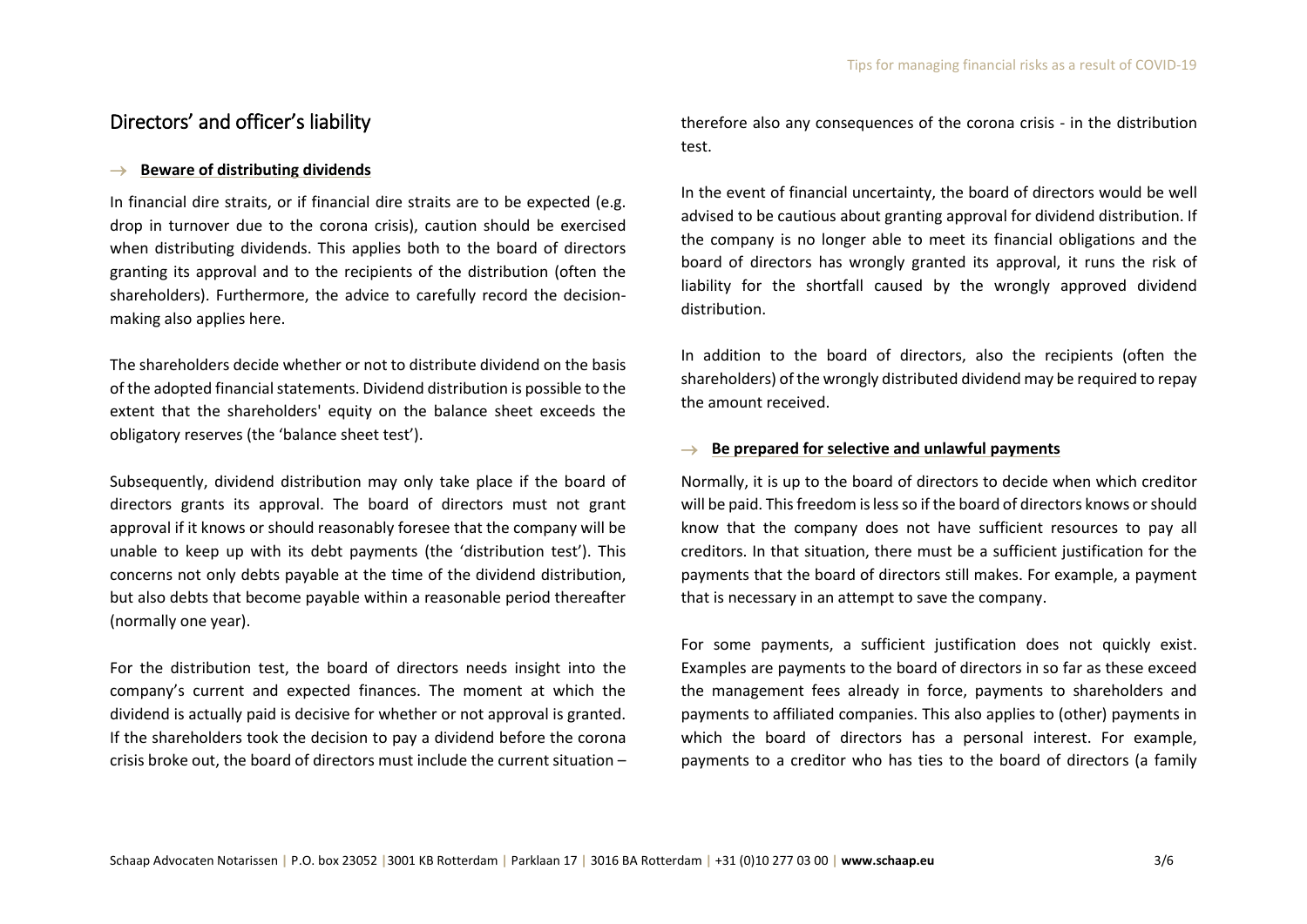member, close friend, etc.). This type of payment is quickly regarded as unlawful and can lead to liability of the board of directors.

#### → **Beware of entering into new obligations**

If the board of directors enters into a new obligation on behalf of the company when the board of directors knows or should know that the company is unable to fulfil this obligation and does not offer any recourse, this could result in the board of directors being liable to the relevant creditor.

## → **Investigate whether the accounting obligation has been met and whether the financial statements have been filed in time**

In short, the accounting obligation is about keeping the company's books in order so that the rights and obligations of the company can be derived from them at any time. There must therefore be a reasonable understanding of the company's financial position.

If there are arrears in the books regarding purchase or sales invoices, for example, or if it is not sufficiently clear to which agreements the company is currently a party, this may be the time to catch up.

The specific deadlines for determining and filing the financial statements differ per type of legal entity. In the case of limited liability companies, the point of attention is that if you are a director and sole shareholder, the period is short (10 months and 8 days after the end of the financial year).

If the trustee in bankruptcy establishes that the accounting obligation or the obligation to file the financial statements in time has not been met, it is assumed – under the law - that the director has not fulfilled his/her duties

properly. In that case, the trustee in bankruptcy will have the benefit of assumption in any proceedings concerning directors' and officer's liability.

Even if, due to circumstances, the financial statements have not yet been adopted by the shareholders, filing these unadopted financial statements is better than not filing them at all.

#### Financing

## → **Make an inventory of financing agreements: is there suretyship or joint and several liability?**

It often happens that, when entering into a financing agreement, a third party (a director in private or an affiliated company) has declared itself jointly and severally liable to a lender for the fulfilment of the obligations arising from the financing agreement. If the company to which the loan has been granted is no longer able to meet its obligations or goes bankrupt, the lender may call on this third party to pay.

It is therefore important, when considering, for example, filing for bankruptcy, to also consider the financial consequences this may have for third parties. Again, it is essential to have an overview of the agreements to which the company is a party.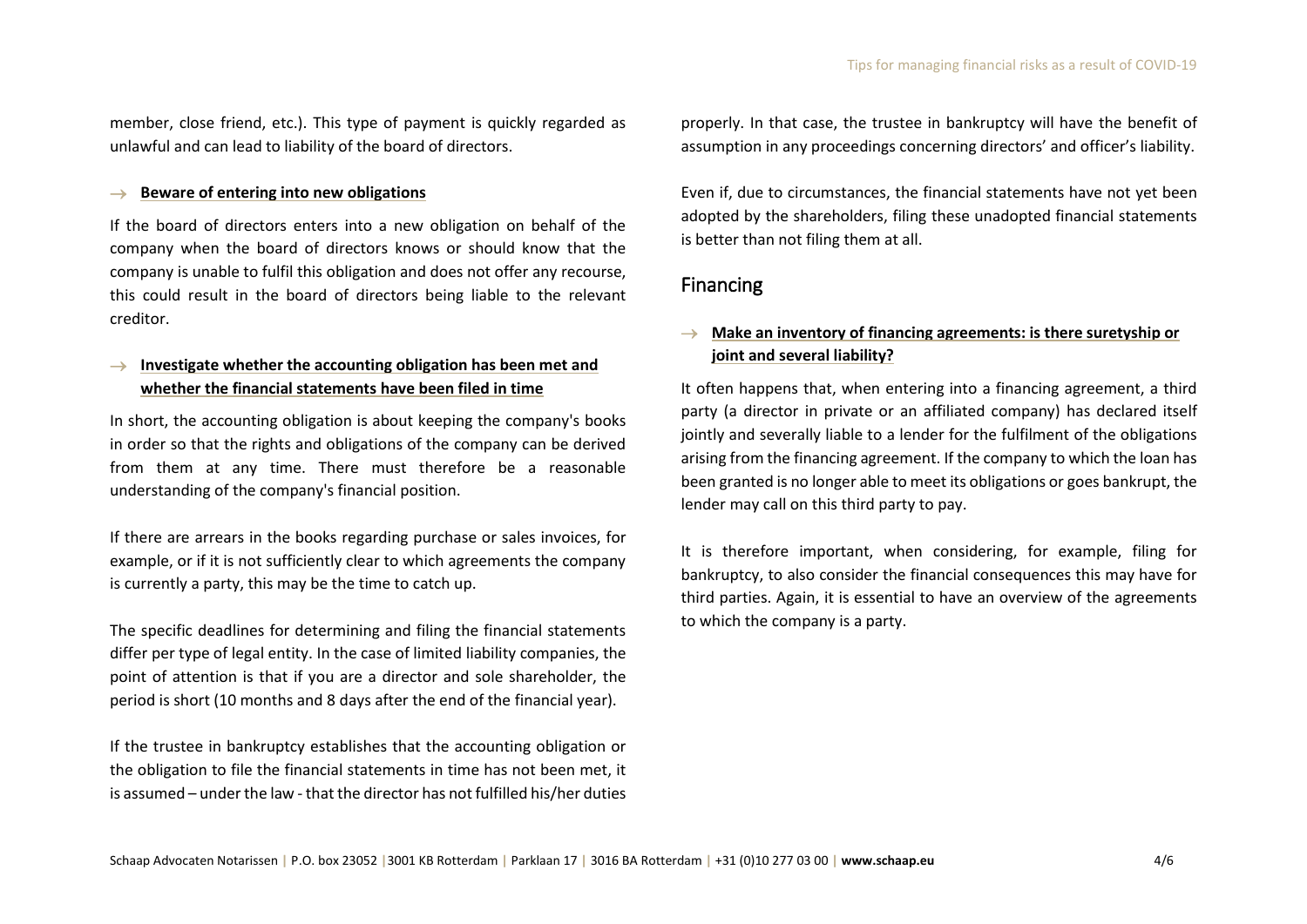## Important registrations

#### → **Check that your pledges are properly established/registered**

If you believe you have rights of pledge, check that all the formalities have been fulfilled. If these requirements have not been met, the right of pledge has not been established.

It often happens that a director in private or an affiliated party has granted a loan to the company. If it is agreed that the company must provide security, the lender could have a right of pledge on parts of the company's assets. The lender with a right of pledge has a preferential status in relation to other creditors in the event of bankruptcy. This requires, however, that the right of pledge has been properly established. The formalities for this differ per object.

Establishing a right of pledge on 'movable' property (such as inventory, equipment and stock) requires, for example, a notarial deed or a registration of a private deed (agreement between the parties) with the Tax and Customs Administration [\(link](https://www.belastingdienst.nl/wps/wcm/connect/bldcontentnl/standaard_functies/prive/contact/andere_onderwerpen/registratie_van_onderhandse_akten/) (webpage in Dutch only)). Please note that the Tax and Customs Administration does not keep a copy of the registered document, unlike in the case of a notarial deed.

In addition, there are specific requirements, including registration requirements, for certain matters. For example, a right of pledge on a domain name must be registered with the SIDN (Foundation for Internet Domain Registration in the Netherlands) and a pledge on a trademark or design right with the BOIP (Benelux Office for Intellectual Property).

## → **Investigate the consequences of bankruptcy for the company's intellectual property**

A bankruptcy can affect a company's intellectual property, such as trade names, domain names, websites and their texts and designs, trademark rights and patent rights.

If, for example, group companies make use of the intellectual property rights of the bankrupt company, they are not allowed to continue to do so (free of charge) after the bankruptcy. After all, the trustee in bankruptcy may sell assets of the company (which includes the intellectual property) to a third party. This can be prevented by, for example, placing the intellectual property in a separate holding company and by granting licences.

#### Wage costs

## → **Consider the Temporary Emergency Bridging Measure to Preserve Employment (NOW) (contribution to wage costs)**

Under this emergency measure, employers may claim an allowance for the payment of wage costs in the period from 1 March up to and including 31 May 2020. Check [this](https://business.gov.nl/subsidy/corona-crisis-temporary-emergency-measure-now/) website for information in English about the Temporary Emergency Bridging Measure to Preserve Employment (NOW).

#### → **Consultation with employees if necessary**

If necessary, enter into consultation with employees to postpone or waive periodic increases or bonuses that have already been agreed. Make sure that agreements made are clearly and in writing.